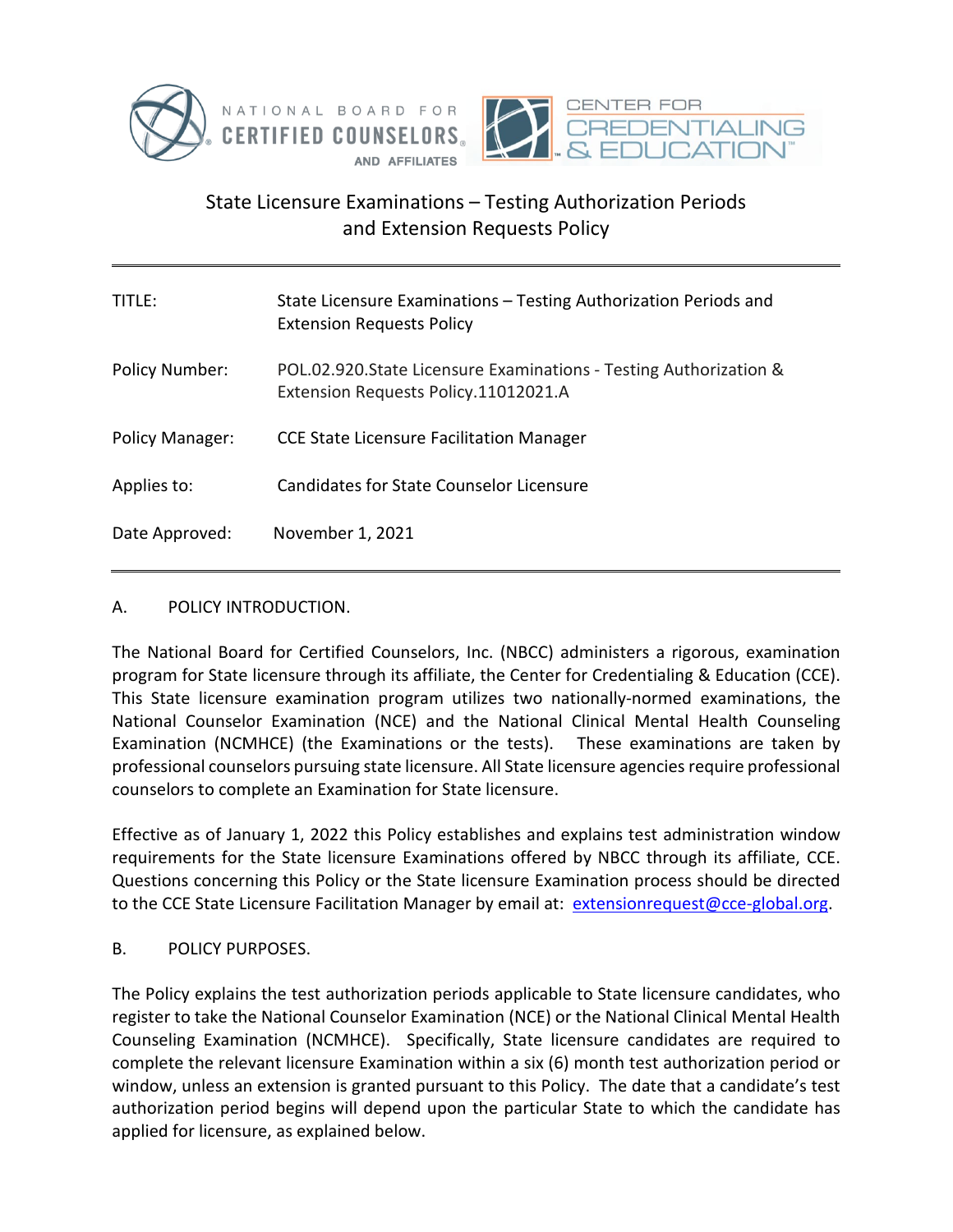## C. TESTING AUTHORIZATION PERIODS FOR STATE LICENSURE EXAMINATIONS

For the purpose of a test authorization date, State licensure Examinations are classified into two (2) categories: (1) State Examinations where the licensure agency must review and approve the candidate application before the licensure candidate is eligible to take an Examination, commonly referred to as pre-approval States; and, (2) State Examinations where the licensure agency does not review the candidate application before the licensure candidate is permitted to register for and take an Examination, commonly referred to as non-approval States.

1. Pre-Approval States: AL, AZ, AR, CA, FL, GA, HI, IL, IN, IA, KS, ME, MD, MS, MT, NE, NV, NJ, NM, NY, ND, OH, OK, OR, RI, SC, VT, WV, WY, DISTRICT OF COLUMBIA, PUERTO RICO

With respect to the pre-approval States identified above, candidates must complete the licensure Examination: within six (6) months of the candidate's eligibility date identified by the State agency; or, if the State agency does not identify a licensure eligibility date, within six (6) months of the date that the agency notifies NBCC/CCE that the candidate is eligible to take the Examination. Licensure Examinations will be administered only to State licensure candidates approved by the State agency.

2. Non-Approval States: AK, CO, CT, ID, KY, LA, MA, MI, MN, MO, NH, NC, PA, SD, TN, TX, UT, VA, WA, WI, GUAM

With respect to licensure Examinations administered in the States identified above, the State agency does not approve candidates for test administrations. Candidates must complete the relevant Examination within six (6) months of the date that the licensure candidate completes the test registration process with NBCC/CCE, including the payment of the required Examination registration fee(s).

Each State licensure candidate will be notified of the relevant six (6) month Examination authorization period in an Authorization to Test communication issued by the NBCC/CCE testing services provider. Candidates also can request such test authorization window information by contacting NBCC/CCE at: [exam@cce-global.org](mailto:exam@cce-global.org) or by telephone at: (336) 482-2856.

Candidates who fail to schedule and take the Examination within the test authorization window, will forfeit all registration fees paid to NBCC/CCE, and will be required to re-register for the Examination, unless a test authorization extension is granted pursuant to this Policy.

## D. AUTHORIZATION TO TEST EXTENSION REQUESTS

In certain circumstances, licensure candidates may submit a written request to the CCE State Licensure Facilitation Manager seeking to extend the six (6) month test authorization time period window. Such requests must be submitted to NBCC/CCE at [extensionrequest@cce-global.org](mailto:extensionrequest@cce-global.org) prior to the expiration of the candidate's test authorization time period, which is identified in the